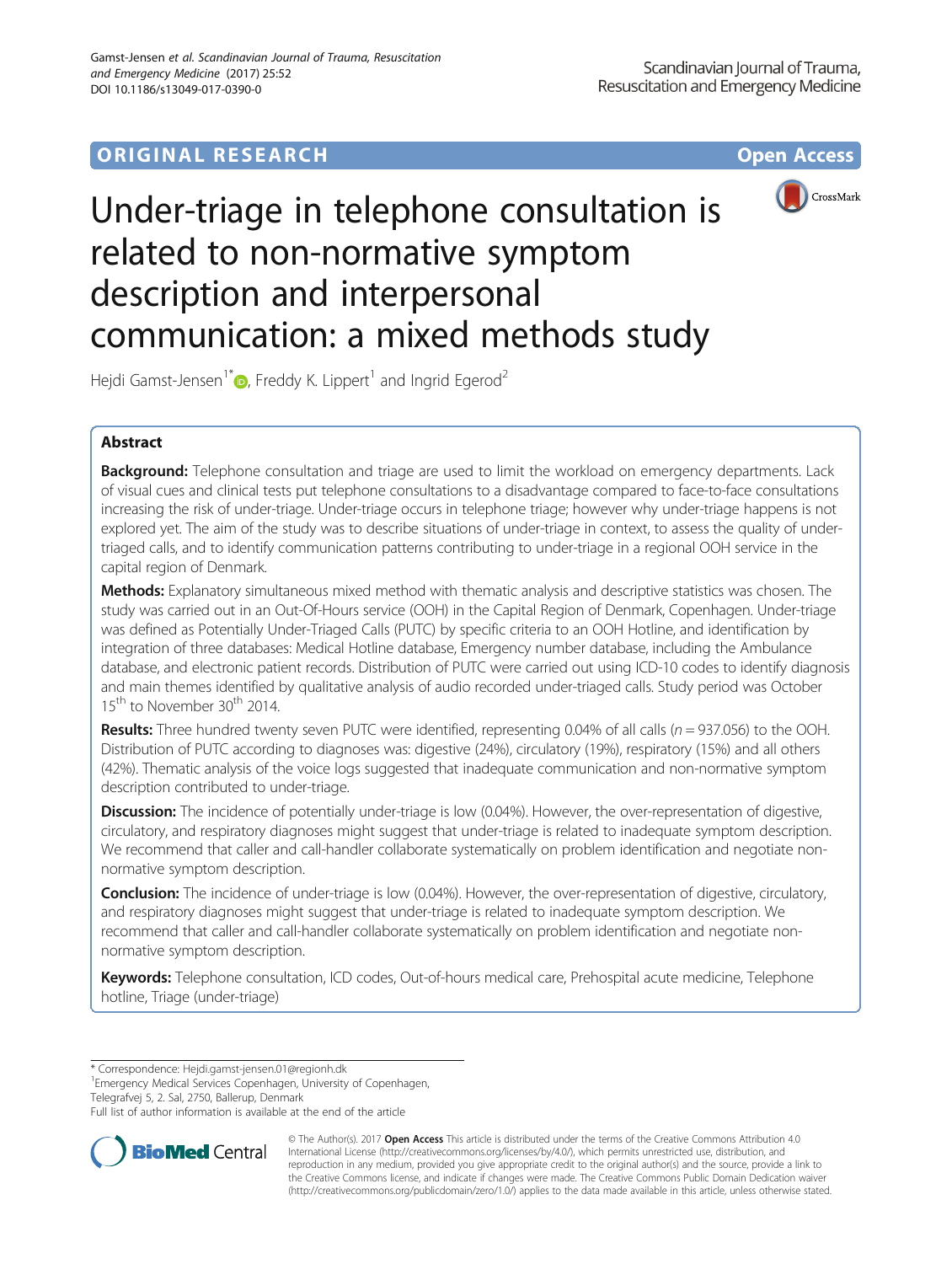# Background

Telephone consultation are often chosen over face-toface consultations in Out Of Hours (OOH) services to ensure cost effectiveness [[1](#page-7-0)], however telephone consultations are associated with uncertainty due to the lack of visual cues [\[2](#page-7-0), [3\]](#page-7-0). The accuracy of telephone triage has been shown to vary from 49 to 98% [\[4](#page-7-0)], suggesting that the issue might affect patient safety. The decision-making process in telephone consultations is influenced by call-handler's dual task of offering advice (helping the caller) while also acting as gatekeeper [\[5](#page-7-0)]. Thus, more knowledge about the pattern of communication that might precipitate under-triage could be used to improve the call-handler/caller interaction. This study aims to describe situations of under-triage in context, to assess the quality of under-triaged calls, and to identify communication patterns contributing to undertriage in a regional OOH service in the capital of Denmark.

# **Methods**

The study had an explanatory simultaneous mixed methods design involving two retrospective datasets [\[6](#page-7-0)]. Data consisted of a quantitative strand and a qualitative strand. The qualitative strand was weighted more than the quantitative strand (Fig. [1\)](#page-2-0).

#### Setting

The study used data from the OOH service in the Capital Region of Denmark, Copenhagen (hereafter Copenhagen). In this region the OOH is integrated in the Emergency Medical Services and covers a population of 1.7 million citizens (callers) who can contact the OOH Medical Hotline and will be triaged to receive a home visit, scheduled for a consultation at an emergency department or acute care clinic, hospitalised or given advice on self-care, or advised to see their usual GP. The call-handler responding to the call is either a nurse or a physician. Triage and determination of urgency is guided by an electronic decision tool based on the symptoms described by the caller. The triage tool is a detailed guideline to support decision making. The guideline is for nurses a strict protocol where deviations have to be approved by a physician. For physicians the triage tool is a guideline that can be deviated from, however this should be documented. The decision tool is divided into three main sections: somatic illness, somatic injury and psychiatric illness. Emergency calls for potential lifethreatening symptoms or injury and request for an ambulance are handled through a different telephone number, 112.

### The quantitative study

| Data in the quantitative strand were used to identify Potentially Under-  |
|---------------------------------------------------------------------------|
| Triaged Calls (PUTCs) and to describe the distribution of diagnoses using |
| the ICD-10 codes. For a call to be identified as a PUTC it had to meet    |
| three criteria: <b>BOX: PUTC criteria</b>                                 |
| 1) Caller used the Medical Hotline number, and was NOT offered a          |
| home visit and was NOT offered an appointment at an Emergency             |
| Department, or hospitalised,                                              |
| <b>AND</b>                                                                |
| 2) Caller used the Emergency number 112 for an ambulance within two       |
| hours of the first contact,                                               |
| <b>AND</b>                                                                |
| 3) Caller was admitted to hospital later by ambulance.                    |
|                                                                           |

Data were retrieved from administrative databases "Medical Hotline 1813" (the OOH call system), Emergency Number 112 (the ambulance database), and the electronic patient record used in the regions hospitals (using the ICD-10 code for admission). Inclusion: calls identified as PUTC. Exclusion: calls concerning psychiatric complaints, calls unrelated to the initial somatic complaints (e.g. calls regarding logistics), calls concerning febrile seizures in children.

Data were described calculating percentage of ICD-10 codes and grouping these into sense making clusters.

#### The qualitative study

The specific aim of the qualitative strand was to identify contributing factors to PUTC, using thematic analysis of audio recorded voice logs.

#### Data generation

The qualitative sample was a subset of calls (voice logs) to the Medical Hotline 1813 selected by consecutive criterion sampling from October  $15<sup>th</sup>$  to November  $30<sup>th</sup>$ , 2014 until data saturation by information redundancy. The criterion sample consisted of calls identified as PUTC in the quantitative strand.

#### Data analysis

The voice logs were retrieved from an internal database and transcribed verbatim. Initial deductive coding was performed using the four components of the RICE scale [[7, 8](#page-7-0)] to structure the data corpus. The Rice scale is a Dutch assessment tool of call-handlers' communication skills. The items in the rating scale are structured in accordance with the sequence in telephone triage calls: Reason for calling, Information gathering, Conclusion and Evaluation (RICE) which are sub-divided into 17 items. Inductive thematic analysis was carried out according to the active participant (call-handler vs. caller). The initial codes were clustered into themes, data were systematically reviewed to ensure that name, definition and exhaustive set of data supported the theme. It was verified that the results were representative of the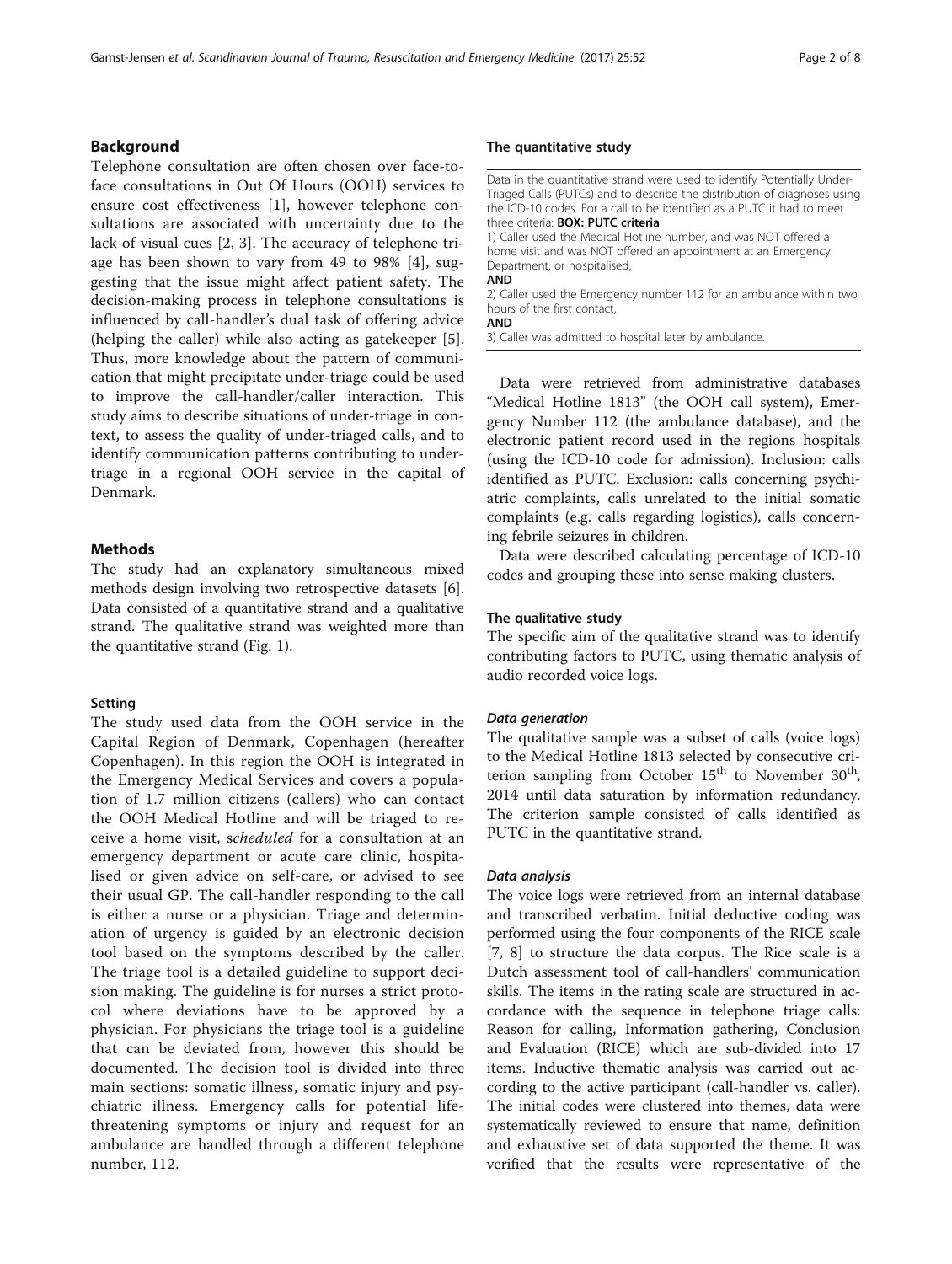<span id="page-2-0"></span>

collected calls by re-reading the transcripts and reassessing the themes. The results were researcher triangulated and discrepancy solved by discussion and consensus [\[9](#page-7-0)].

To rule out that under-triage was the result of poor quality communication a quality assessment was made with the RICE instrument, poor quality (RICE < 80%) and good quality (RICE >80%). This criterion was provided by the author of the RICE criteria (personal correspondence).

# Results

# Quantitative results

The Medical Hotline 1813 received 937 056 calls in 2014 of which approximately 40% were triaged to self-care or GP. Applying the PUTC criterion meant that a total of  $n = 939$  calls were eligible for the study, Fig. 2.

From the 939 eligible calls, 612 were excluded according to exclusion criteria, leaving 327 for analysis in the study. As such, approx. 35% of the study population

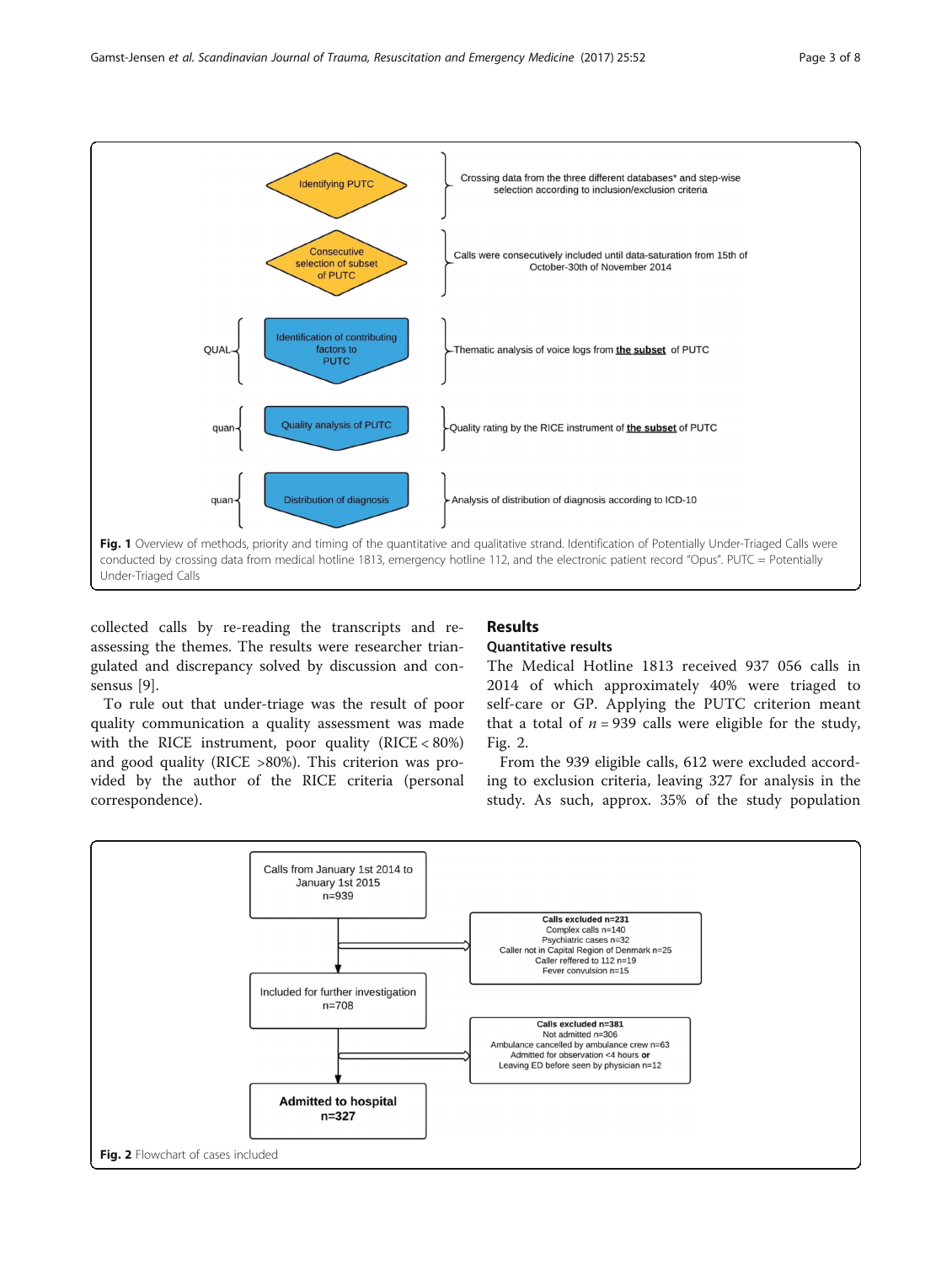were PUTC and included in the description of distribution of diagnosis according to ICD-10, Fig. 3.

# Qualitative results

We analysed 31 calls regarding 19 patients from the sample of 327 calls to the Medical Hotline 1813. According to the RICE score, 21 of the 31 calls were of acceptable quality, Table [1](#page-4-0).

Inductive coding of the data led to 18 codes related to the call-handler response and 16 codes related to the caller response. The main theme was identified as 'Coconstructing the problem' (Table [2\)](#page-5-0).

# Call-handler response

#### Professional communication

Most importantly the professional communication would enhance collaboration and target individual needs, as well as empowering and educating the caller. As seen in a consultation with the mother of a child with laryngitis: "If it gets any worse or if you think you can't handle it yourself, call for an ambulance". The caller was invited to take part in the decision and treatment plan.

#### Non-professional role

The non-professional role was manifest in blocking and discouraging communication presented by the callhandler as expressions of: Irritation, condescending, or patronizing and characterized by a disagreement of magnitude of the problems and distrust in the described problem. Moreover, the decision making process was impaired by a non-objective approach to the caller. An example of this was the call-handler dismissing the caller or the symptom blocking further information collection. "…and if you call again in 10 min saying that it (the temperature) is 40° Celsius then I won't believe you".

### Non-professional communication

Factors that contributed to non-professional communication were: Lack of control of conversation in the situations where the caller was under the influence of substances/drugs, fast talking, or continuing to repeat questions and answering themselves, or the very emotional caller. A contributing factor regarding the callhandler was providing *unclear advice*. The advice could be overly complex making it difficult for the caller to focus on one or two clear pieces of advice. Non-individualized communication was present in a conversation on self-care advice. (Call-handler) "Do you have any baking soda in the cupboard?" (Caller):" no, what is that?" (callhandler): "The chemical formula is bicarbonate of soda". Nothing was achieved by this explanation and the caller was left without advice.

# Complex decision making

Assessment of urgency and plan were potentially complicated by several factors. Problems unrelated to the illness (e.g. uncertainty of address) or non-normative symptoms (non- textbook symptoms) led to complex decision making. Even during professional communication the call-handler might overestimate the self-care ability of the patient or might assume that the problem would be self-limiting. As an example, an elderly woman called with severe abdominal pain, which she compared to her experience with kidney stones. Her breathing was audibly affected. The call-handler's response to the patient was: "Try taking two paracetamol and go to bed and rest a little and see if it doesn't resolve … it is probably just a stomach infection". Later the same patient called for an ambulance and was triaged as chest pain. Complex decision making can be caused by horizontal reasoning, causing the call-handler to fixate on a wrong diagnosis in this case a stomach infection the call-handler is

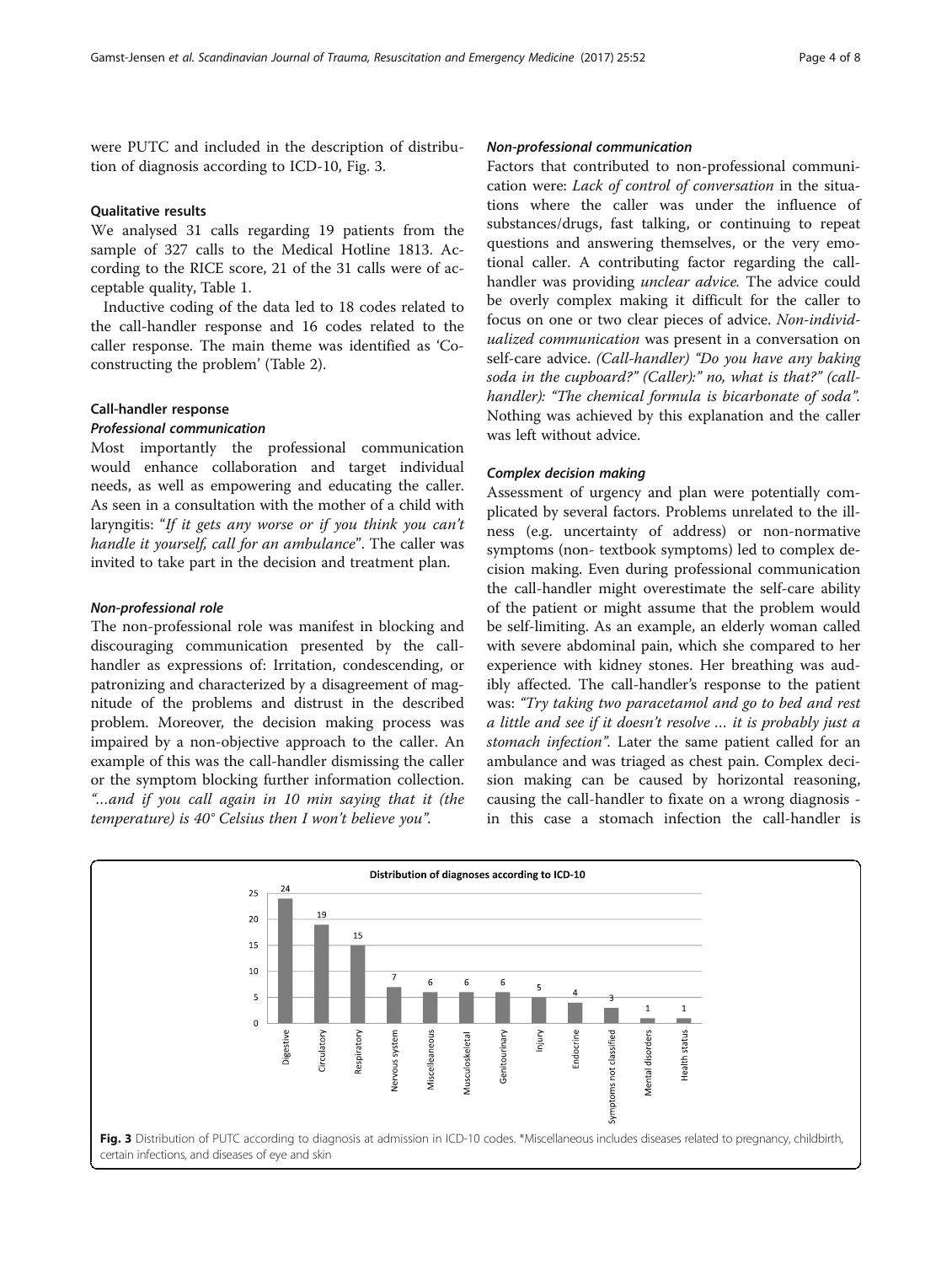| Page 5 of 8 |  |  |
|-------------|--|--|
|             |  |  |

|                | Caller   | Patient, Sex/age | OOH hotline problem                               | Admission diagnosis                          | RICE rating                        | Other                           |
|----------------|----------|------------------|---------------------------------------------------|----------------------------------------------|------------------------------------|---------------------------------|
| $\overline{1}$ | Patient  | Male, 64         | Smoke inhalation                                  | Observation of smoke<br>inhalation           | 71%                                | Admission for social<br>reasons |
| $\overline{2}$ | Patient  | Female, 79       | Abdominal pain                                    | Observation of AMI                           | 86%                                | n/a                             |
| 3              | Daughter | Female, 68       | Nose bleed                                        | Defect of septum                             | $80\%$ (a) <sup>a</sup><br>77% (b) | n/a                             |
| $\overline{4}$ | Friend   | Female, 40       | <b>Dizziness</b>                                  | Vertigo                                      | 56%                                | Language difficulties           |
| 5              | Mother   | male < 1         | Diarrhea and vomiting                             | Syncope                                      | 89% (a)<br>$82\%$ (b)              | n/a                             |
| 6              | Mother   | Female, 4        | Laryngitis                                        | Epiglottis                                   | $90\%$ (a)<br>79% (b)<br>87% (c)   | n/a                             |
| 7              | Husband  | Female, 75 years | Abdominal pain                                    | Missed STEMI                                 | 77% (a)<br>75% (b)<br>95% (c)      | n/a                             |
| 8              | Mother   | Female, 8        | Diarrhea and vomiting                             | Dehydration                                  | 88%                                | n/a                             |
| 9              | Patient  | Female, 53       | Allergic reaction                                 | Perioral edema                               | 84%                                | n/a                             |
| 10             | Patient  | Male, 45         | Abdominal pain                                    | Gallstone                                    | $94\%$ (a)<br>84% (b)              | n/a                             |
| 11             | Patient  | Female, 81       | Abdominal pain                                    | Gallstone                                    | 89%                                | n/a                             |
| 12             | Patient  | Female, 17       | Abdominal pain                                    | Abdominal pain                               | 98% (a)<br>$60\%$ (b)              | n/a                             |
| 13             | Patient  | Female, 45       | Headache/<br>dizziness                            | Chronic post-traumatic<br>headache after SAH | $96%$ (a)<br>82% (b)               | Frequent caller                 |
| 14             | Patient  | Male, 64         | Edema of lower extremity                          | Obs. DVT                                     | 75%                                | n/a                             |
| 15             | Spouse   | Male, 28         | Fainting                                          | Observation for neurological<br>problem      | 88% (a)<br>92% (b)                 | n/a                             |
| 16             | Spouse   | Male, 25         | Hyperglycemia and intoxication                    | Hyperglycemia                                | 94%                                | n/a                             |
| 17             | Friend   | Male, 56         | Fever and abdominal pain                          | Chronic liver cirrhosis                      | 83% (a)<br>58% (b)                 | n/a                             |
| 18             | Patient  | Female, 28       | Bleeding after vaginal delivery<br>5 days earlier | Small post-partum bleeding                   | 89% (a)<br>95% (b)                 | n/a                             |
| 19             | Daughter | Male, 52         | Fever and malaise                                 | Sepsis                                       | 29%                                | n/a                             |

<span id="page-4-0"></span>Table 1 Demographics of potentially under-triaged calls (PUTC)

<sup>a</sup>The letter a indicating the first call, b a second call, and c a third call

convinced that the problem is self-limiting and does not evaluate the symptoms and complaints laterally. The last theme; lack on agreement on problem, urgency and plan was seen when the caller and call-handler failed to collaborate and the call was terminated without a clear agreement.

### Caller response

### The constructive caller

The constructive caller would provide the call-handler with a clear description of the problem and with clear normative symptoms. However, a timeline to the description of the problem could both be an advantage or a barrier to correct triage, e.g. if the caller judged the problem to be self-limiting. This paradox was represented in the example of a young man who called in with uncontrollable jerking: "I have had it like I'm getting a sinus condition but it's just getting worse and

worse. However, in situations when callers minimized the symptoms, the call became complicated and the decision making process compromised. An example was a middle-aged man who called in with severe abdominal pain: "I don't know, maybe I'm just constipated or I have eaten too much". The patient was subsequently admitted with a gall stone.

### The complex caller

The urgency-estimation could be complicated by a lengthy and unclear description of symptoms. An example was a woman who called complaining of a severe headache. The caller had suffered a non-traumatic brain injury and had acquired a chronic headache. Obtaining the medical history was complicated by the caller's impaired speech as a result of the injury. Initially the caller declined the offer to be seen at the hospital. Half an hour later she called the emergency Medical Hotline for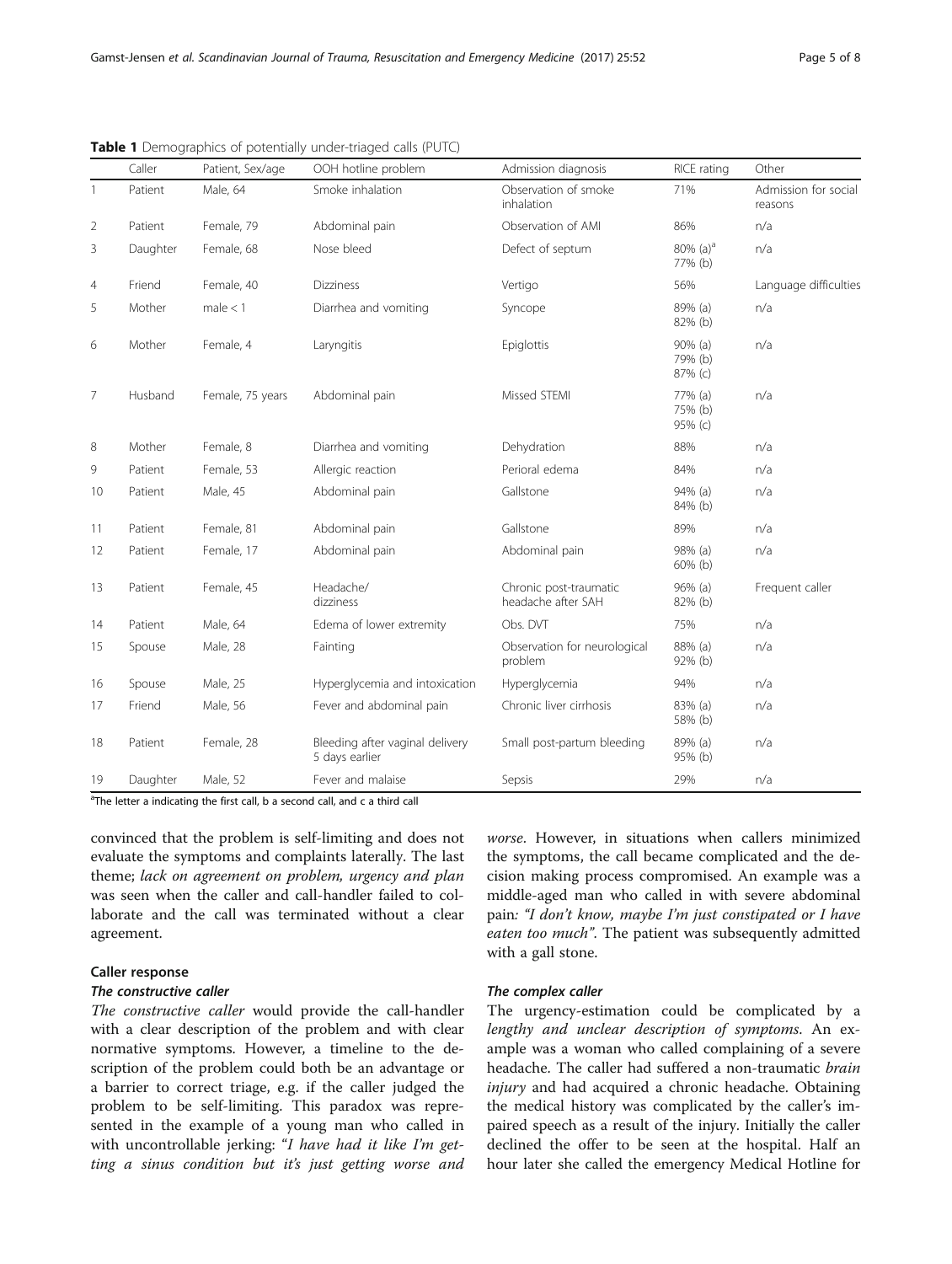| Participant              | Codes                                                                                                                                                                                        | Themes                                                | CO-CONSTRUCTING |  |
|--------------------------|----------------------------------------------------------------------------------------------------------------------------------------------------------------------------------------------|-------------------------------------------------------|-----------------|--|
| Call-handler<br>response | Clarifying history of problem<br>Acknowledging caller experience<br>Individualized communication<br>Providing advice in blocks<br>Empowering caller<br>Educating caller<br>Agreement of plan | The professional communication                        | THE PROBLEM     |  |
|                          | Condescending, irritated, patronizing communication The non-professional role<br>Ignoring patient perspective, minimizing magnitude<br>of problem                                            |                                                       |                 |  |
|                          | Lack of control with conversation<br>Providing unclear advice<br>Disagreeing with caller<br>Non-individualized communication<br>Unable to collaborate with caller                            | The non-professional Communication                    |                 |  |
|                          | Gate keeper<br>Fixation error<br>Uncharacteristic problem<br>Lack of agreement on problem, urgency and plan                                                                                  | The difficult decision making                         |                 |  |
| Caller response          | Clear description of problem<br>Clear description of temporal progression of problem<br>Self-evaluation of problem<br>Agreement of plan                                                      | The constructive caller                               |                 |  |
|                          | Vague and/or lengthy description of actual problem<br>Cerebrally impaired<br>Time line<br>Insecurity<br>Talking down symptoms                                                                | The complicated caller                                |                 |  |
|                          | Lacking problem solving/self-care before calling<br>Contradictive information (+vocal appearance)                                                                                            | The un-constructive caller                            |                 |  |
|                          | Caller under the influence<br>Caller is very emotional                                                                                                                                       | The caller is inebriated/intoxicated                  |                 |  |
|                          | Calling during GP office hours<br>Unrealistic expectations                                                                                                                                   | The caller has unrealistic expectations of<br>outcome |                 |  |
|                          | Caller is not patient, caller is not with patient                                                                                                                                            | Proximity to patient (physical/relative)              |                 |  |

# <span id="page-5-0"></span>Table 2 Codes and themes derived from complete coding

an ambulance. Some callers appeared insecure when they called, e.g.: "I don't know if it is a problem that can wait, I just wanted some advice". The complicated caller failed to communicate a clear problem to the callhandler, and the caller might even disagree on the plan without saying so.

#### The un-constructive caller

Callers that had not tried to solve their problem on their own received advice from the call-handler (e.g. pain killers, measure temperature) and were asked to call again if the problem did not resolve. In some cases the un-constructive caller could trigger a nonprofessional response from the call-handler. E.g. a daughter called on behalf of her father who had severe pain passing urine. (Call-handler): "did you call his doctor?" (Caller):" No, he's closed for the day". (Call-handler): "Then they will refer you to another number on the answering machine"; "In any case we are not coming home to your father" (Caller):" But it seems acute, and I'm working within health care so I know that he's ill". (Call-handler): "in that case you should know what a normal temperature is (referring to earlier in the conversation where the caller asked what a normal temperature was).

## The caller is not in control

If the caller did not have emotional self-control or was cognitively impaired due to intoxication, collaboration with the call-handler was made difficult. A woman called on behalf of a friend who had a problem with cirrhosis and vomiting is an example of the caller under the influence of unknown substances. The caller was unable to present a problem, was contradicting herself, and gave a very lengthy and unstructured description of the reason for calling. The call was terminated by the call-handler stating: "this is not a problem for the Hotline!" Shortly thereafter the woman called for an emergency ambulance and the patient was admitted until the following day on social reasons.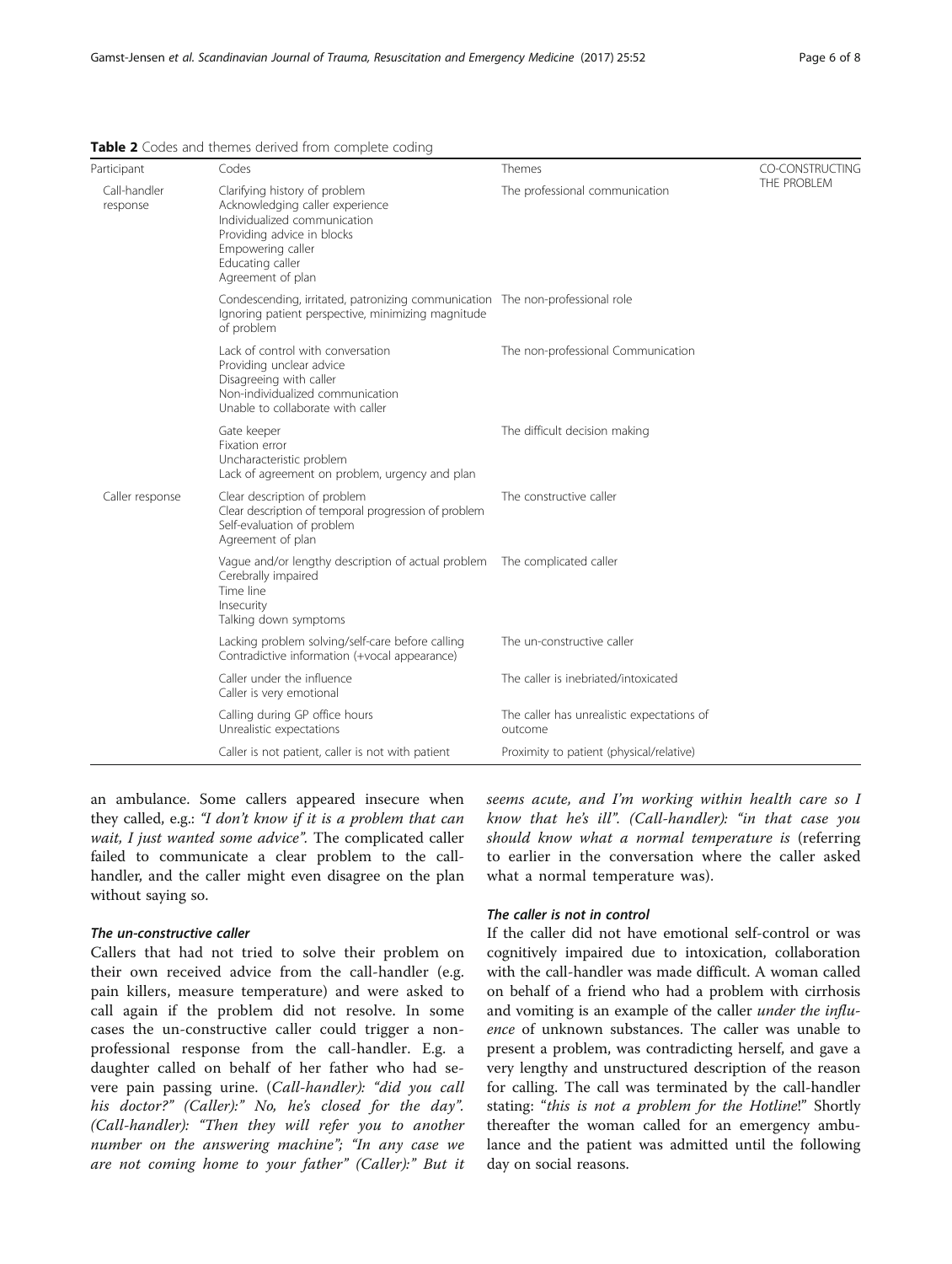# The unrealistic caller

Some callers had an unrealistic expectation to the outcome of the telephone consultation. One young woman called the Hotline with complaints of gastroenteritis. She was very emotional and not able to collaborate with the call-handler. She wanted an ambulance to come and give her some medicine and ended the call when this was refused. Because of her emotional state when she called for an emergency ambulance she was brought to the hospital and admitted until the following day. Another example of unrealistic expectations was calling during GP opening hours. It was seen that this could trigger a negative and non-professional response from the callhandler.

# The caller's proximity to patient

Caller proximity to the patient was also seen to contribute to a difficult telephone consultation. This could be due to physical distance, or if the call was made by a proxy who was not closely related to the patient e.g. "my dad is having pain when urinating, he is cursing and feeling really bad", call-handler; "can I talk to him?" Caller; "No, I'm not with him right now; I talked to my mother, who asked me to phone". Physical distance where the caller and patient were not at the same location offered a specific barrier to symptom description, and was often resolved with the request to call back when in the presence of the patient.

#### **Discussion**

Thematic analysis of the voice logs suggested that nonnormative symptom and poor communication description contributed to under-triage. The study demonstrated a generally low incidence of potentially undertriage calls of 0.04%. The most frequent categories of admission diagnoses were related to digestive, circulatory and respiratory symptoms. The use combining quantitative and qualitative methodology in this study helps to illustrate different perspectives of the complex issue of potentially under-triage in low urgency calls in a Danish setting.

## Strengths and limitations

The study was conducted during the first year after the re-organization of the OOH service in the Capital Region of Denmark, and thereby included new staff and guidelines. This could have affected the results. The definition of PUTC applied strict criteria to the inclusion of calls. This definition might have been too strict to estimate the actual under-triage, but it did illustrate calls with manifest issues of mis-communication. Moreover, the definition did not take into account the cases that did not make a second call for an emergency ambulance within the time limit, or were admitted by their GP, or even died. Furthermore, the potentially under-triaged calls did not take into consideration that some outcomes could be due to a natural deterioration of the patient. The quality analysis of the calls was performed using the RICE instrument only validated in the Nederland. Application of the instrument enabled a quality assessment of the calls showing that poor communication was not the sole contributing factor to under-triage.

# Comparison with existing literature

When dealing with low urgency alternative decision making strategies might be used [\[2](#page-7-0)], and internal factors related to the call-handler/caller might confound the triage outcome. The large proportion of abdominal problems in the PUTC, underlines the issue with nonnormative symptom description. Abdominal pain is considered to be difficult to evaluate even with lab tests and even when the clinical symptoms are moderately manifest [\[10\]](#page-7-0), because of many possible differential diagnoses. It is recommended to use clinical decision tools for diagnosis to minimize false positive operative procedures [[11\]](#page-7-0). The medical diagnosis is considered monologic and not dialogic [[12\]](#page-7-0), but in absence of the lab tests and clinical observations the co-construction of the problem demands dialog [[13\]](#page-7-0), which makes the need for good quality communication even greater. In the present study it was made clear that certain caller characteristics could trigger the call- handler to an un-constructive response. This was seen in the calls where the caller was intoxicated or had unrealistic expectations to the outcome of the call. The stereotype of the intoxicated caller, the caller with limited language proficiency or the unconstructive caller can confound the decision-making process, because the voice utterance is a personal signature [[12\]](#page-7-0). One of the factors that could explain potentially under-triage could be fixation error. Fixation error as term is widely used in emergency medicine for situations where the health professional solely concentrates upon one single aspect of a case to the detriment of other more relevant aspects [\[14](#page-7-0)]. There is no simple solution for fixation errors but the introduction of lateral thinking and closed loop communication could alleviate some of the problems and reduce inappropriate gatekeeping [\[15](#page-7-0), [16](#page-7-0)].

### Implications for research and/or practice

The construction of a scale for the callers' subjective perception of the situation, like the pain scale, could prove valuable in telephone triage. Such a scale could incorporate the callers' perspective and thereby gaining more information than a non-normative symptom description and bypassing some of the internal factors related to the call-handler.